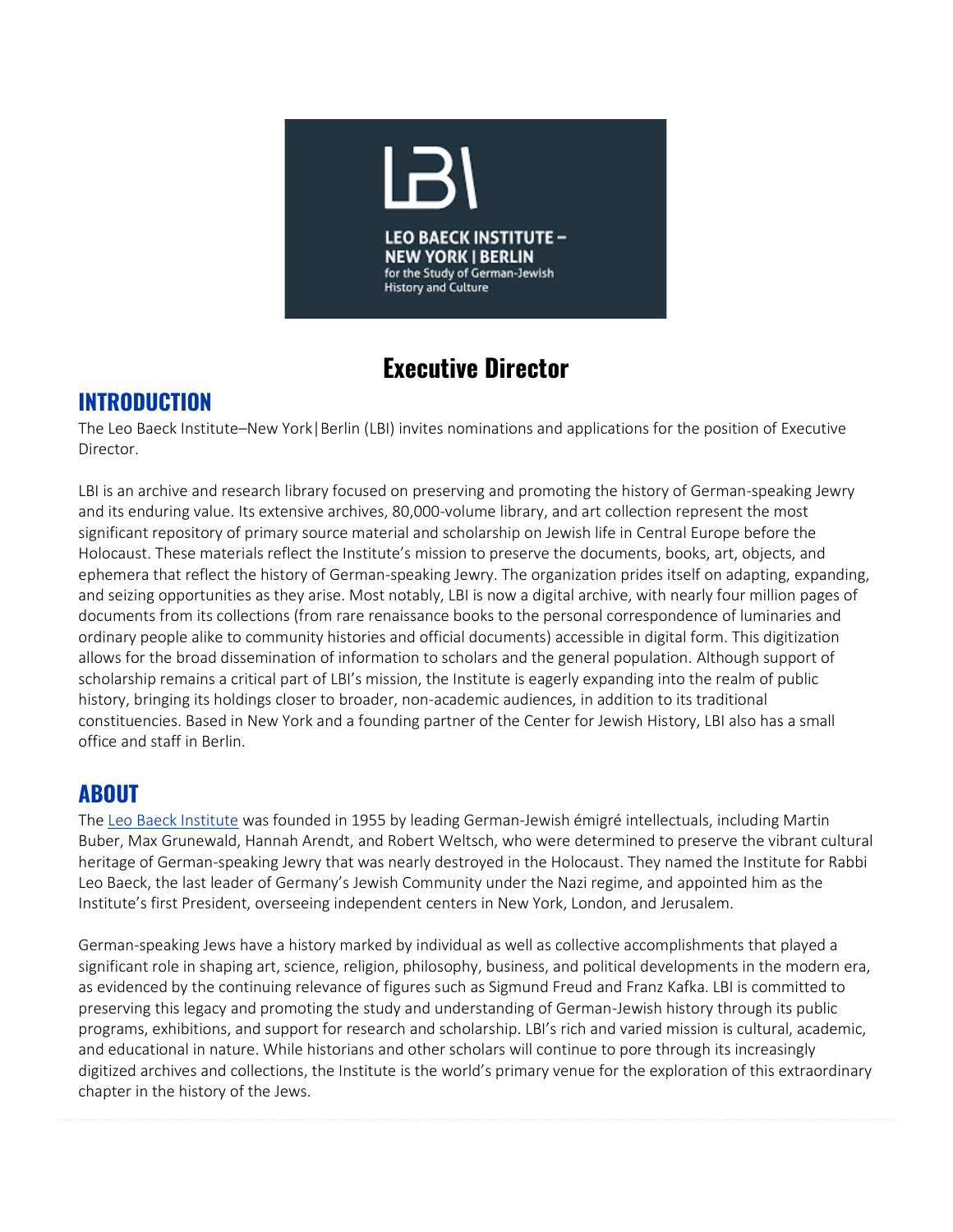### **COMMUNITY**

### **Staff**

LBI's mission is carried out by and through a variety of constituencies. At the core is the [professional staff](https://www.lbi.org/about/staff/) of 20, including an administrative team, researchers, the public history group, collections managers and archivists, as well as the Berlin office staff.

#### Board of Trustees

Providing strategic guidance, fiduciary oversight, and financial support, LBI's [Board of Trustees](https://www.lbi.org/about/board-of-trustees/) consists of engaged and committed members from across the United States and abroad. Its standing committees review LBI's programmatic and administrative operations and offer support and direction.

### Academic Advisory Board

LBI's [Academic Advisory Board](https://www.lbi.org/about/academic-advisory-board/) provides essential, academically-grounded advice and leadership on the Institute's program and mission. Eighteen scholars comprise this group, bringing expertise and experience in German Studies, Hebrew and Judaic Studies, Jewish History, Modern European History, as well as culture and media.

### Fellows

LBI also runs five fellowship programs that support Ph.D. candidates and academics working on topics related to the German-Jewish community across academic disciplines. These Fellowships are the [David Baumgardt Memorial](https://www.lbi.org/about/fellowships/david-baumgardt-memorial-fellowship/)  [Fellowship,](https://www.lbi.org/about/fellowships/david-baumgardt-memorial-fellowship/) [Frtiz Halbers Fellowship,](https://www.lbi.org/about/fellowships/fritz-halbers-fellowship/) [Gerald Westheimer Career Development Fellowship,](https://www.lbi.org/about/fellowships/westheimer-fellowship/) [LBI and German](https://www.lbi.org/about/fellowships/lbi-daad-fellowships/)  [Academic Exchange Service \(DAAD\) Fellowships,](https://www.lbi.org/about/fellowships/lbi-daad-fellowships/) an[d The Ismar Elbogen Scholarship.](https://www.lbi.org/about/fellowships/ismar-elbogen-scholarship/)

### Partner Institutions

LBI, along with th[e American Jewish Historical Society,](https://ajhs.org/) [American Sephardi Federation,](https://americansephardi.org/) [Yeshiva University](https://www.yumuseum.org/) Museum, an[d YIVO Institute for Jewish Research,](https://www.yivo.org/) is a partner organization of the [Center for Jewish History](https://new.cjh.org/) in New York City. The Center houses each partner's collections, which together make up the world's largest and most comprehensive archive of the modern Jewish experience outside of Israel. The partners of the Center share space, capture operational efficiencies, and seize opportunities for collaboration where possible. The Center is home t[o the Lillian](https://new.cjh.org/research/lillian-goldman-reading-room)  [Goldman Reading Room,](https://new.cjh.org/research/lillian-goldman-reading-room) [Ackman & Ziff Family Genealogy Institute,](https://genealogy.cjh.org/) th[e David Berg Rare Book Room,](https://www.cjh.org/rarebookroom/#:~:text=The%20David%20Berg%20Rare%20Book%20Room%20is%20a%20new%20state,for%20the%20Center%20partners) and the Collection Management and Conversation Wing.

In 2013, LBI–New York established a branch office in Berlin to maintain and deepen relations with scholars, Jewish communities, government, and corporate sponsors, as well as the wider public in Germany. Since the early 2000s, researchers have had access at the Jewish Museum Berlin to both unique LBI materials as well as a duplicate copy of its microfilm collections.

LBI–New York|Berlin collaborates with its sibling organizations through LBI-International. LBI International coordinates activities across three independent international institutes: New York|Berlin, London, and Jerusalem. LBI International also coordinates with the *Wissenschaftliche Arbeitsgemeinschaft des LBI in Deutschland* (an organization of scholars of German-Jewish history in Germany) and *Freunde und Förderer des LBI* (an organization that liaises with the German government and coordinates German funding for all the LBIs).

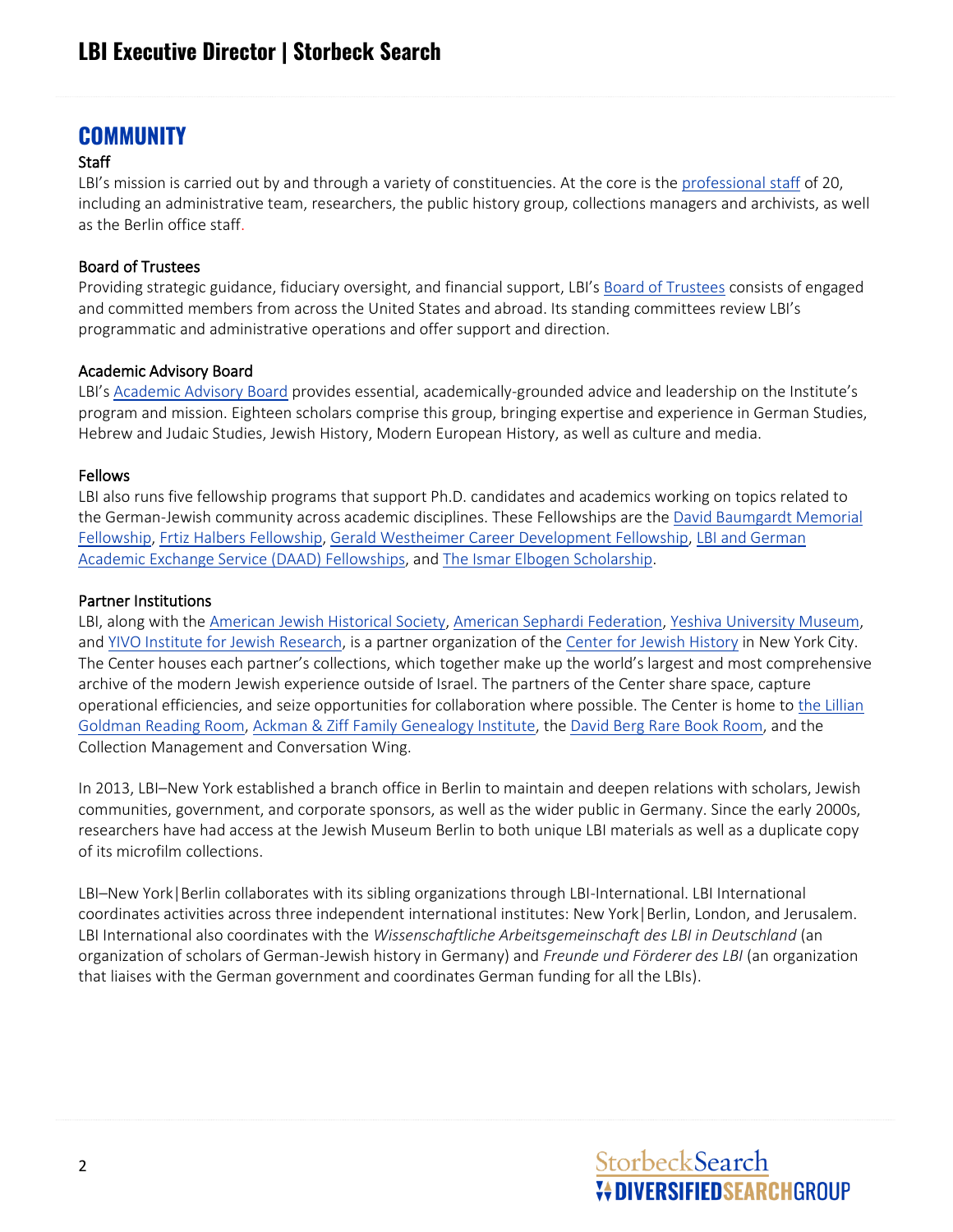### **COLLECTIONS**

LBI collections grew out of the founders' effort to salvage the material and intellectual culture of German-speaking Jews that was nearly destroyed in the Holocaust. Today, these collections are an essential resource for scholars, genealogists, educators, students, and the public.

The LBI archives preserve over 2,000 memoirs, 10,000 archival collections, 25,000 photographs, hundreds of audio interviews, and millions of pages of correspondence, genealogical materials, and business and civil records that touch upon virtually every aspect of the German-Jewish experience. Entrusted to LBI by refugees from Nazioccupied Europe and their descendants, these papers document the lives and work of luminaries such as Albert Einstein and Joseph Roth as well as ordinary people from all walks of life since the 18th century.

LBI's 80,000-volume library is internationally recognized as the world's foremost collection focused on the history of German-speaking Jews. Rich in rarities (including early Renaissance-era pamphlets; first editions of works by Moses Mendelssohn, Heinrich Heine, and Franz Kafka; and limited-edition art books), the library also collects the latest publications in the field. A comprehensive collection of periodicals encompasses publications ranging from congregation bulletins to the major émigré paper, *Aufbau*.

From engravings depicting Jewish life in German lands in the 16th century to abstract works by German-Jewish émigrés in the second half of the 20th century to everyday life objects, the works in the art and objects collection complement the archival and library collections as a visual record of German-Jewish history. Among the thousands of paintings, sculptures, watercolors, drawings, prints, and objects are many fine works of great artistic and historical significance. More importantly, the art collection in its totality forms an unparalleled record of the material culture of German-speaking Jewry.

[DigiBaeck](https://www.lbi.org/collections/digibaeck/) encompasses LBI's digital collections, which are accessible worldwide. Scholars, genealogists, and the general public have access to a growing treasury of objects that document the rich heritage of German-speaking Jewry in the modern era. DigiBaeck provides instant access to materials ranging from rare 16th-century Renaissance books to memoirs that document the experience of German-Jewish émigrés across the world in the 20th century. LBI was early to digitize, and thousands of individuals access the collections annually through the Institute's portal.

### **PROJECTS AND PUBLIC PROGRAMS**

In working to expand LBI's focus beyond collections and supporting academic work, the Institute engages in a variety of projects and public programs to share knowledge and provide access to collections with a wider audience. Recent examples of such work include the following:

### 1938Projekt

The [1938Projekt](https://www.lbi.org/projects/1938projekt/) was launched in 2018, eighty years after the events of 1938. The project posed the question: how does one grasp the mixture of horror and surprise felt by the victims of the Nazi regime? Highlighting one document for each day in 1938, the project attempted to answer this question through the examination of letters, diaries, and photographs saved by German Jews and their families, using the LBI archives and those of several partner institutions. The materials illustrate the range of reactions and emotions that individuals and families had as they struggled to escape Germany and Austria in order to survive. In addition, significant world events were described alongside the calendar entries to provide a broad context for the individual stories.

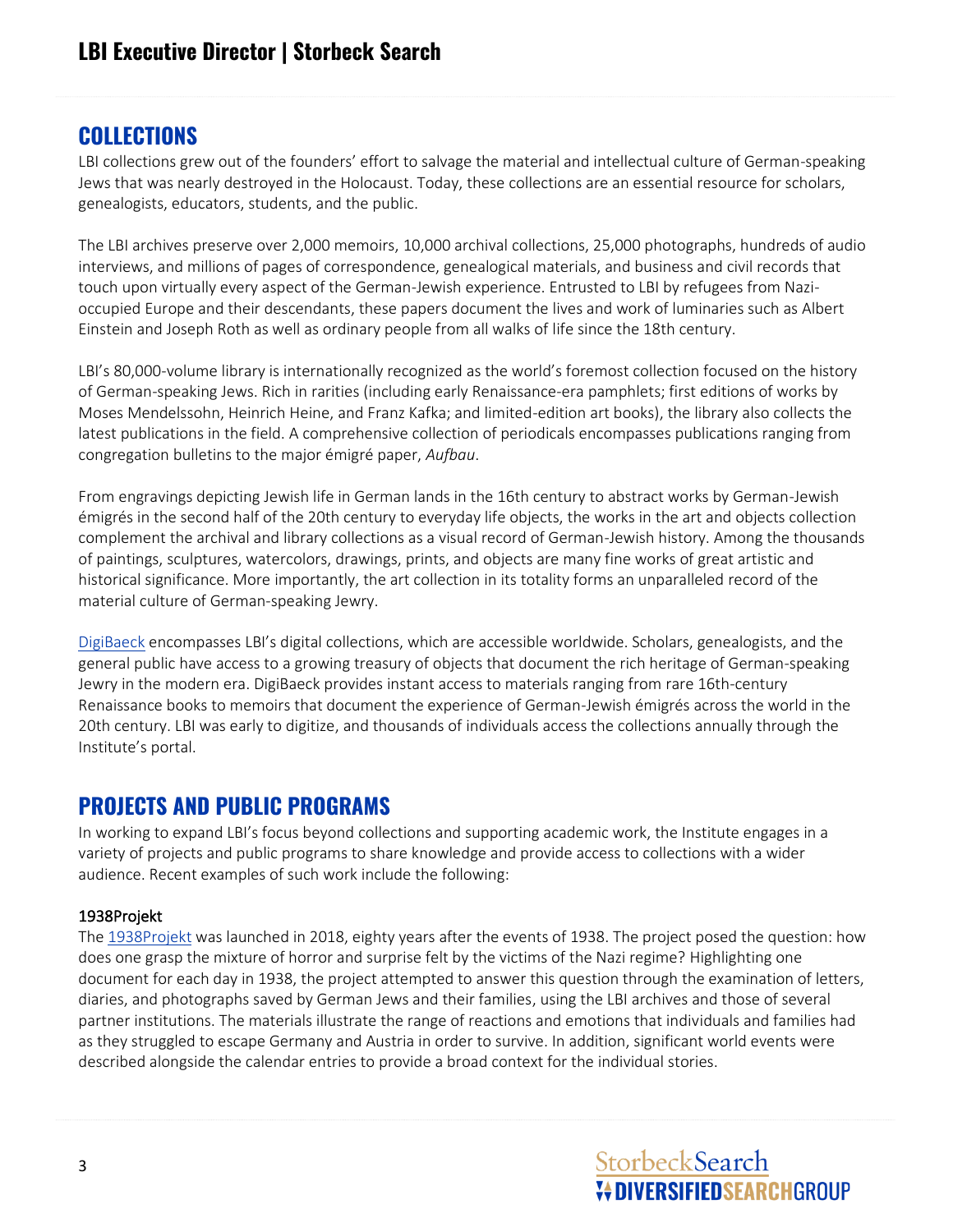#### Shared History

Throughout 2021, the [Shared History Project](https://www.lbi.org/projects/shared-history/) commemorated the 17 centuries of Jewish life in German-speaking lands. Highlighting one object per week, with accompanying essays by leading scholars, the Shared History Project tells the story of Jews in central Europe, illustrating how their history is deeply interwoven with the peoples, regions, and countries in which they resided.

### Book Club

Each month, the LBI Book Club reads and discusses, with special guest speakers, a new book that touches upon subject matter intertwined with LBI's mission. Recent picks include *[The Hare with Amber Eyes,](https://www.lbi.org/events/the-hare-with-amber-eyes/) [Panorama,](https://www.lbi.org/events/book-club-panorama/) and [Where She Came From.](https://www.lbi.org/events/book-club-where-she-came-from/)*

### Exhibitions

Dedicated to making collections and archives accessible to the public, LBI hosts numerous exhibitions. Currently, the Institute is holding both traditional and virtual exhibitions. Recent traditional exhibitions include *[Refuge in the](https://www.lbi.org/exhibitions/refuge-heights-german-jews-washington-heights/)  [Heights](https://www.lbi.org/exhibitions/refuge-heights-german-jews-washington-heights/)* (running through March 15, 2022) and a traveling exhibition, *[Shared History Project](https://www.lbi.org/exhibitions/shared-history-project-traveling-exhibition/)* (running through June 30, 2022). Recent virtual exhibitions include *[Art of Exile](https://www.lbi.org/exhibitions/art-exile/)* and *[Business of Emancipation](https://www.lbi.org/exhibitions/business-of-emancipation/)*.

### Public Programming

LBI reaches a wide variety of audiences through public talks, presentations, and events. As the COVID-19 pandemic continues, these occur in both in-person and digital formats. Recent events include *[Genealogical Resources for](https://www.lbi.org/events/genealogical-resources-researching-women/)  [Researching Women](https://www.lbi.org/events/genealogical-resources-researching-women/)* and *[Using Personal Stories in Online Projects.](https://www.lbi.org/events/using-personal-stories-in-online-projects/)*

### **THE NEXT EXECUTIVE DIRECTOR**

Building upon the success of retiring Executive Director Dr. [William H. Weitzer,](https://www.lbi.org/about/staff/william-weitzer/) the next Executive Director will oversee a staff of 20 and a \$3 million annual budget and will focus on the following opportunities and challenges:

- Reinforce LBI's commitment to supporting scholars and scholarship in a changing environment: LBI's DigiBaeck digitization project makes its collections freely available to the whole world. This access only increases the challenge for LBI to remain an invaluable source and active incubator for new scholarship. The new Executive Director will cultivate and forge new connections with the scholarly world.
- Deepen LBI's commitment to engaging the public in history and what it can teach us: Building upon a robust history of supporting the academy and academics, LBI is committed to expanding its work to engage the broader public, particularly younger generations. Through exhibitions, talks, podcasts, and other engagement, the next Executive Director will expand and deepen public programming, creating public forums for discussion of contemporary topics informed by the historical context LBI can provide.
- Build and diversify financial resources: In order to maintain high-quality preservation of collections, hire outstanding staff, and expand programming, the next Executive Director will diversify revenue streams, including a focus on individual, foundation, and corporate giving to build a sustainable endowment and stable annual fund. The Executive Director will also explore with partner organizations how to refine and potentially restructure the management of LBI's complex financials and revenue streams.